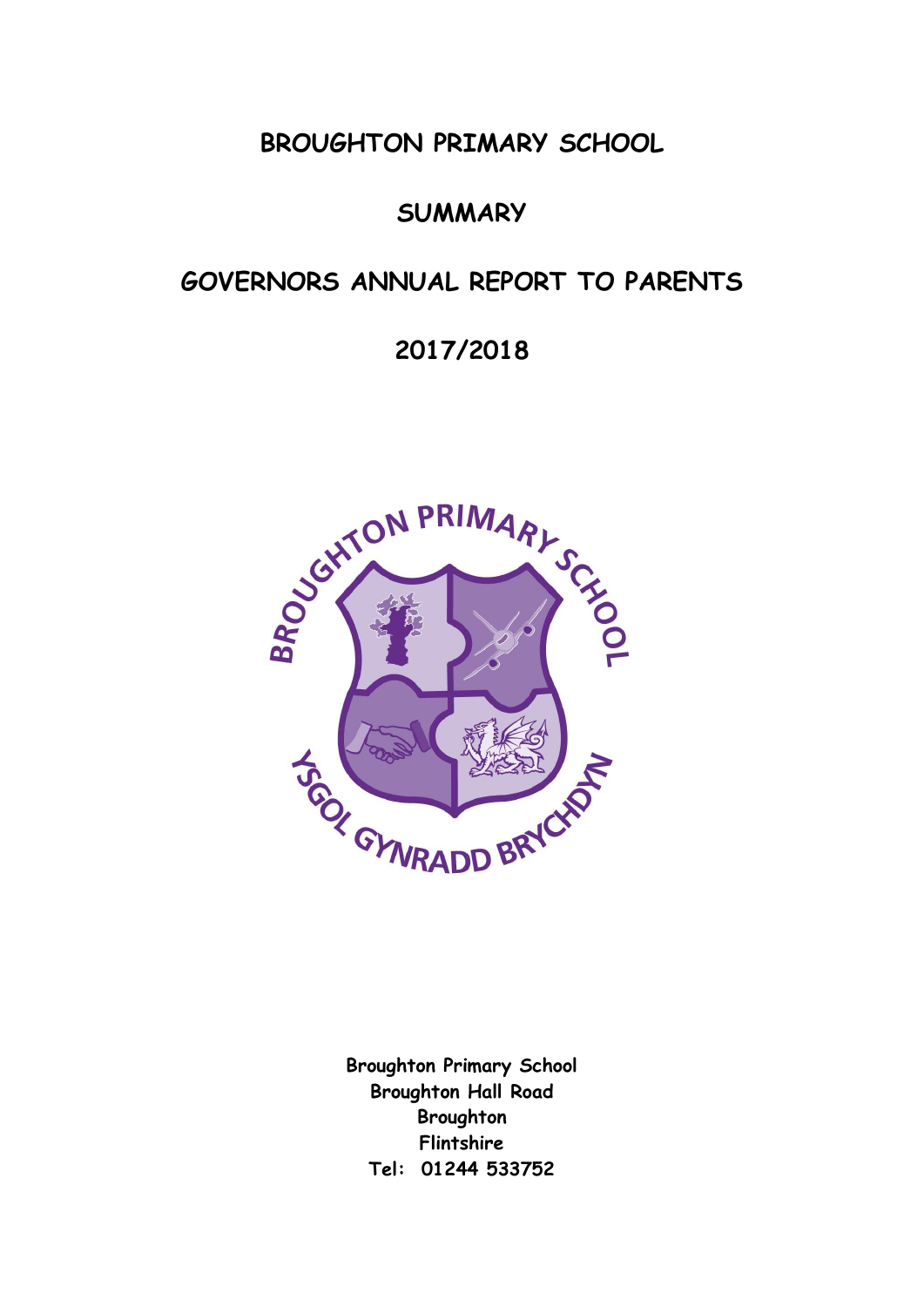# **LIST OF GOVERNORS**

| Headteacher<br><b>Chair of Governors/LEA</b><br><b>Vice Chair of Governors</b> | Mrs. Melissa Kendrick<br>Mrs. Pam Millington<br>Mr. Phil Griffiths        |
|--------------------------------------------------------------------------------|---------------------------------------------------------------------------|
| <b>Parent Governors</b>                                                        | Dr Amy Ellison<br>Mrs Cat MacAllister<br>Mrs Kate Vaughan<br>Mr Ben Jones |
| <b>LEA Governors</b>                                                           | Cllr. Billy Mullin<br>Cllr. Derek Butler<br>Cllr. Mike Lowe               |
| <b>Community Governors</b>                                                     | Mr Steve Fox<br>Mr. Alex Lewis<br><b>Mrs Sue Stevens</b>                  |
| <b>Teacher Governors</b>                                                       | Mrs. Jan Bibby                                                            |
| Non teaching Governor                                                          | Mr. Stephen Anderton<br>Mrs. Marion Stocking                              |
| Clerk to the Governors                                                         | Mrs. Lesley Hopwood                                                       |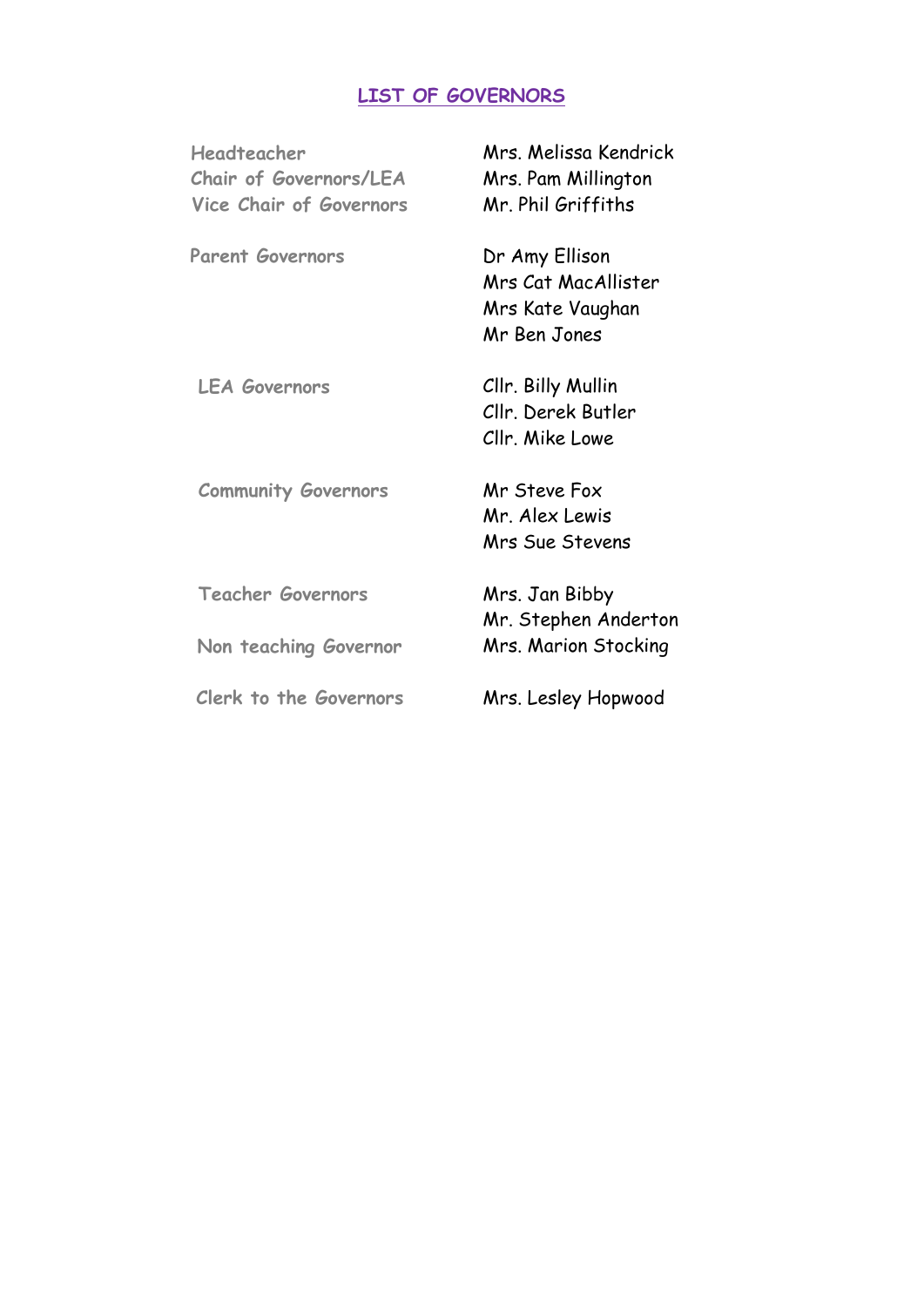# **TERM DATES 2018-19**

|                           | <b>Autumn Term 2018</b> |                           |
|---------------------------|-------------------------|---------------------------|
| <b>Training Day</b>       | Monday                  | $3^{rd}$ September        |
| <b>Training Day</b>       | Tuesday                 | 4 <sup>th</sup> September |
| School Opens              | Wednesday               | 5 <sup>th</sup> September |
| School Closes (Half Term) | Friday                  | 26 <sup>th</sup> October  |
| School Opens              | Monday                  | 5 <sup>th</sup> November  |
| <b>School Closes</b>      | Thursday                | 20 <sup>th</sup> December |
| <b>Training Day</b>       | Friday                  | 21 <sup>st</sup> December |
|                           | <b>Spring Term 2018</b> |                           |
| <b>School Opens</b>       | Monday                  | 7 <sup>th</sup> January   |
| School Closes (Half Term) | Friday                  | 22 <sup>nd</sup> February |
| <b>School Opens</b>       | Monday                  | 4 <sup>th</sup> March     |
| School Closes (Easter)    | Friday                  | 12 <sup>th</sup> April    |
|                           | Summer Term 2018        |                           |
| School Opens              | Monday                  | 29 <sup>th</sup> April    |
| School Closed (May Day)   | Monday                  | $6th$ May                 |
| School Closes (Half Term) | Friday                  | $24$ <sup>th</sup> May    |
| <b>School Opens</b>       | Monday                  | 3rd June                  |
| <b>School Closes</b>      | Thursday                | $18th$ July               |
| <b>Training Day</b>       | Friday                  | 19th July                 |
| <b>Training Day</b>       | Monday                  | 22nd July                 |

# **Session Times**

The school session times meet the statutory guidance issued by the Welsh Office. Foundation Phase; 8:50 – 11:45, 12:45 – 3:10 (Reception children session finishes at 3pm) Key Stage 2 8:50 – 12:15. 1:15 to 3:15pm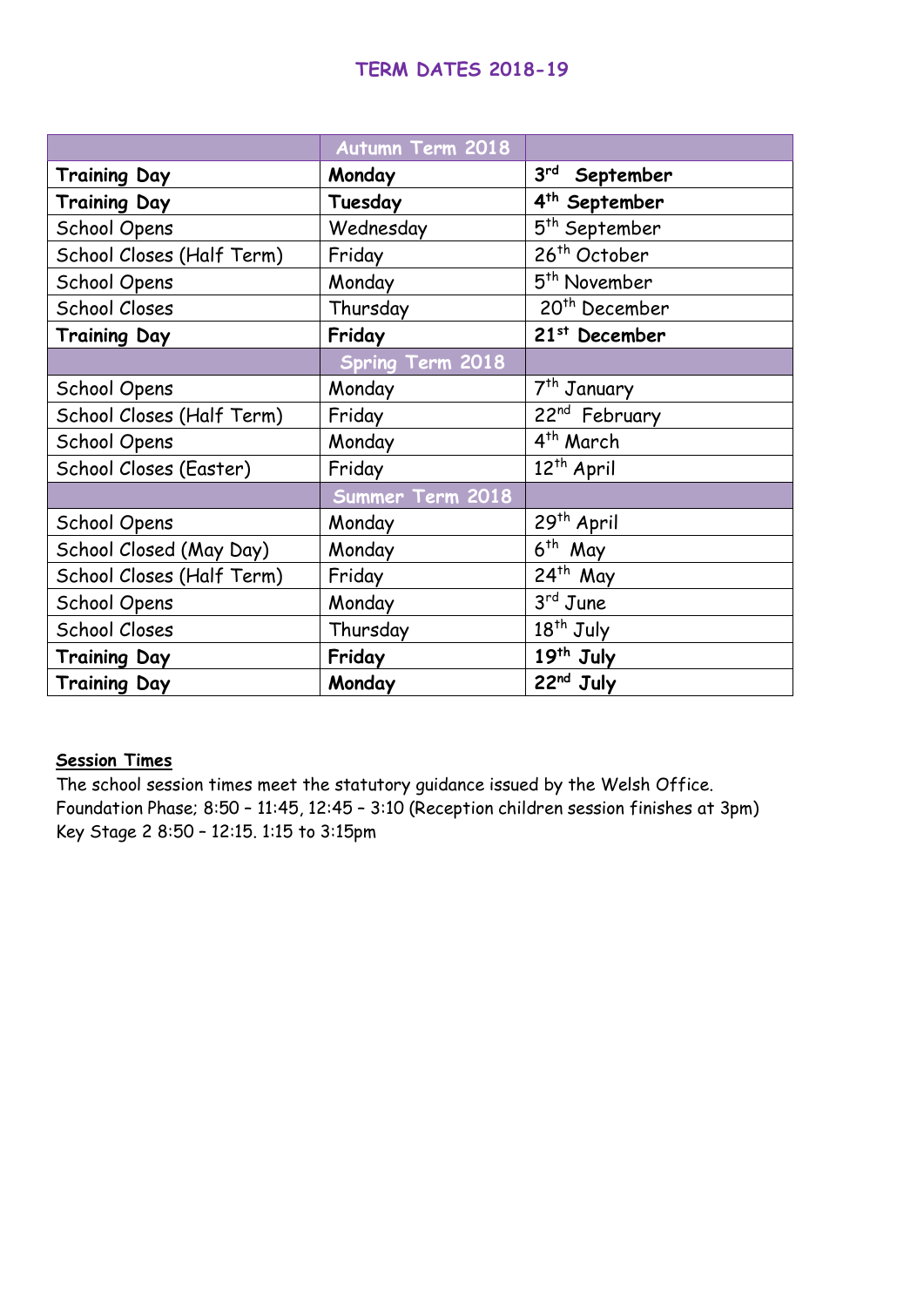# **BROUGHTON PRIMARY SCHOOL**

### **GOVERNORS ANNUAL REPORT TO PARENTS**

The National Assembly for Wales requires each school to use the headings as set out below as the required format for the content of the Governors' Annual Report to Parents.

### **SCHOOL ORGANISATION 2017 – 18**

Mrs M Kendrick – Headteacher, Mrs Jan Bibby – Deputy Headteacher Mr Mike Elliott – KS2 Assistant Headteacher, Mr M Probert – FP Assistant Headteacher

| Class             | Teacher             | <b>Year</b>  | Class | Support staff             |                           |
|-------------------|---------------------|--------------|-------|---------------------------|---------------------------|
|                   |                     |              | size  |                           |                           |
| <b>Bumblebees</b> | Mrs A Owen          | Nursery (am) |       | Miss Hayley Allen         | Mrs. Margaret Mayhew      |
| Grasshoppers      |                     | Nursery (pm) |       | Mrs. Sandra Bailey        | Mrs Rachael Parkinson     |
|                   | Mrs B Rees          | Reception    |       | Mrs. Esther Bentley       | Mrs Sam Price             |
| $\overline{c}$    | Mr W Jenkins        | Reception    |       | Mrs. Sonia Braisdell      | Miss Sue Randle           |
| 3                 | Mrs K Derbyshire    | Year $R/1$   |       | Mrs Kate Brown            | Mrs. Michelle Ravenscroft |
| 4                 | Mr J Roberts        | Year 1       |       | Mrs Caroline Catherall    | Mrs. Sarah Threlfall      |
| 5                 | Mr M Probert        | Year 1       |       | Mrs Cathy Coles           | Mrs Helen Whymark         |
| 6                 | Mrs H Smallwood     | Year 1       |       | Mrs. Sharon Edwards       |                           |
| 7                 | Miss S Kirkham      | Year 2       |       | Mrs. Gwyneth Ellson       |                           |
| 8                 | Ms R Sullivan       | Year 2       |       | Mrs. Michelle Eriksen     |                           |
| 9                 | Mrs A Smith         | Year 2       |       | Mrs. Cerissa Garnett      |                           |
| 10                | Mrs A Williams      | Year 3       |       | Miss Elen Hunt            | Administration            |
| 11                | Mrs H Warner Hunter | Year 3       |       | Mrs Sian Hitchmough       | Mrs J Jones               |
| 12                | Mrs Owen-Phillips   | Year $3/4$   |       | Mrs Christie Jenkins      | Mrs S Pearson             |
| 13                | Mr M Elliott        | Year 4       |       | Mrs Jenny Joinson         | Mrs L Hopwood             |
| 14                | Miss 5 James        | Year 4       |       | Miss. Lin Jones           |                           |
| 15                | Mr M Davies         | Year 5       |       | Miss Hannah Lidford       |                           |
| 16                | Miss K Sturdy       | Year 5       |       | Mrs Zeta Lloyd            |                           |
| 17                | Mr R Collins        | Year $5/6$   |       | Mrs Anna Lommano          |                           |
| 18                | Miss B Hughes       | Year 6       |       | <b>Mrs Jean McCormick</b> |                           |
| 19                | Mr S Anderton       | Year 6       |       | Miss Jess McDade          |                           |
| PPA               | Mrs S Green         |              |       |                           |                           |
|                   |                     |              |       |                           |                           |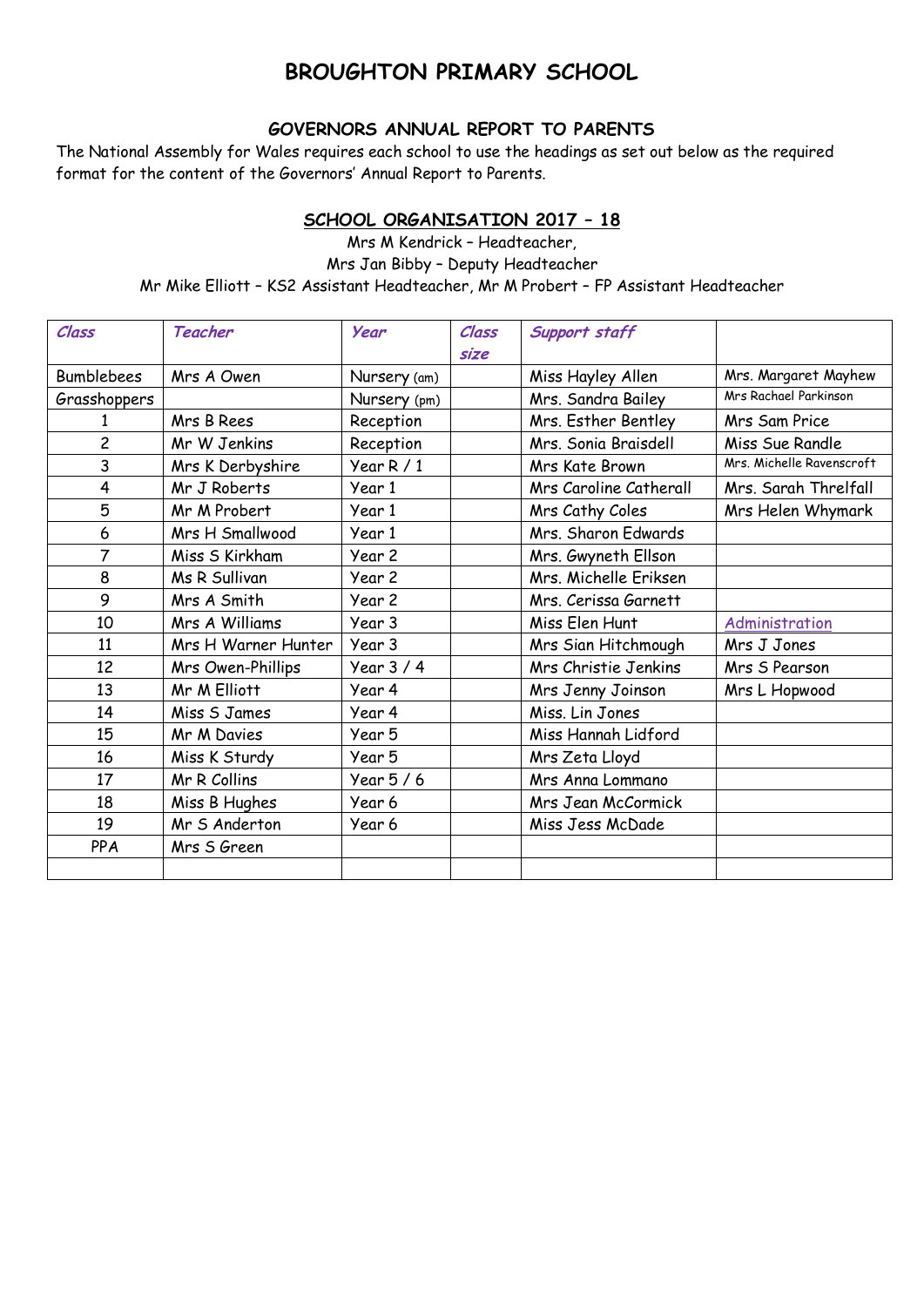### **Financial Details for 2017/2018**

| <b>Total Employees</b>           | £1,593,499 |
|----------------------------------|------------|
| <b>Total Premises</b>            | £ 76,257   |
| <b>Total Supplies</b>            | £ $63,825$ |
| Government Grants/Income EIG/PDG | £ 96,605   |
| <b>Foundation Phase Funding</b>  | £ 144,138  |

All the delegated monies were used as per each heading. Within the heading of supplies is an amount of £63,825 to facilitate the purchase of every consumable item from pencils and paper through to computer software. This equates to approximately £38.89 per pupil per term. This budget heading has been supplemented by fund raising activities, such as non-uniform days, competitions and the Friends of Broughton, in order to provide an adequate level of resources that are required to effectively support teaching and learning activities.

Throughout the year visits and trips are arranged to support and enhance pupil's learning and experiences. Trips out of school are increasingly expensive (whether they are near or far), so in order to keep contributions to a minimum, calculations for each trip are based on the total cost of trips for each school department (eg. Foundation Phase, KS1, KS2). Despite contributions received from parents, in order to minimise cost to parents it is usually necessary for school to subsidise trips (field trips, residential, educational visits, etc.)

### **Gifts and Additional Funding**

Gifts and grants were received from the following local companies and agencies;

Payment of £665.00 from Davies Development for bottle testing. Donation of £72.25 from Airbus Donation of £173.70 from Airbus Donation of £100 from Neighbour Donation of £1000 Skyline Electrical Donation of ££100.78 from Glan Clwyd Theatres Sponsorship for Football Kits of £350 each from three companies: Dragon Hydraulics, NCJ Joinery and Anthony Foden. Crowd funding Repairs £105 Collection of £51.34 from Choir singing at Broughton Park Collection of £66.70 from Choir singing at Broughton Community Centre Payment of £931.36 from Tempest photography for the children's photos.

# **Action Taken by the Governing Body**

A resolution was passed to begin the process for Redundancy due to budgetary restraints.

# **Governors Expenses**

Clerk expenses of £300.00 claimed for Mrs Lesley Hopwood (Clerk to the Governors).

# **Security Arrangements**

In order to improve the manual signing in and out procedure of the school site an electronic system has been installed. This also meets new GPDR regulations. During the academic year 2017-18, one incident of vandalism was reported to the Governing Body. This was damage to the outdoor learning area and poly-tunnel. Fantastic community support enabled the school to rectify the damage quickly and therefore causing minimal disruption to the children.

# **School Categorisation**

The Welsh Government, LA and Consortium (GwE) has confirmed once again that Broughton Primary is a highly effective school. Broughton Primary School is rated in the GREEN support category on the basis of our standards and capacity to improve.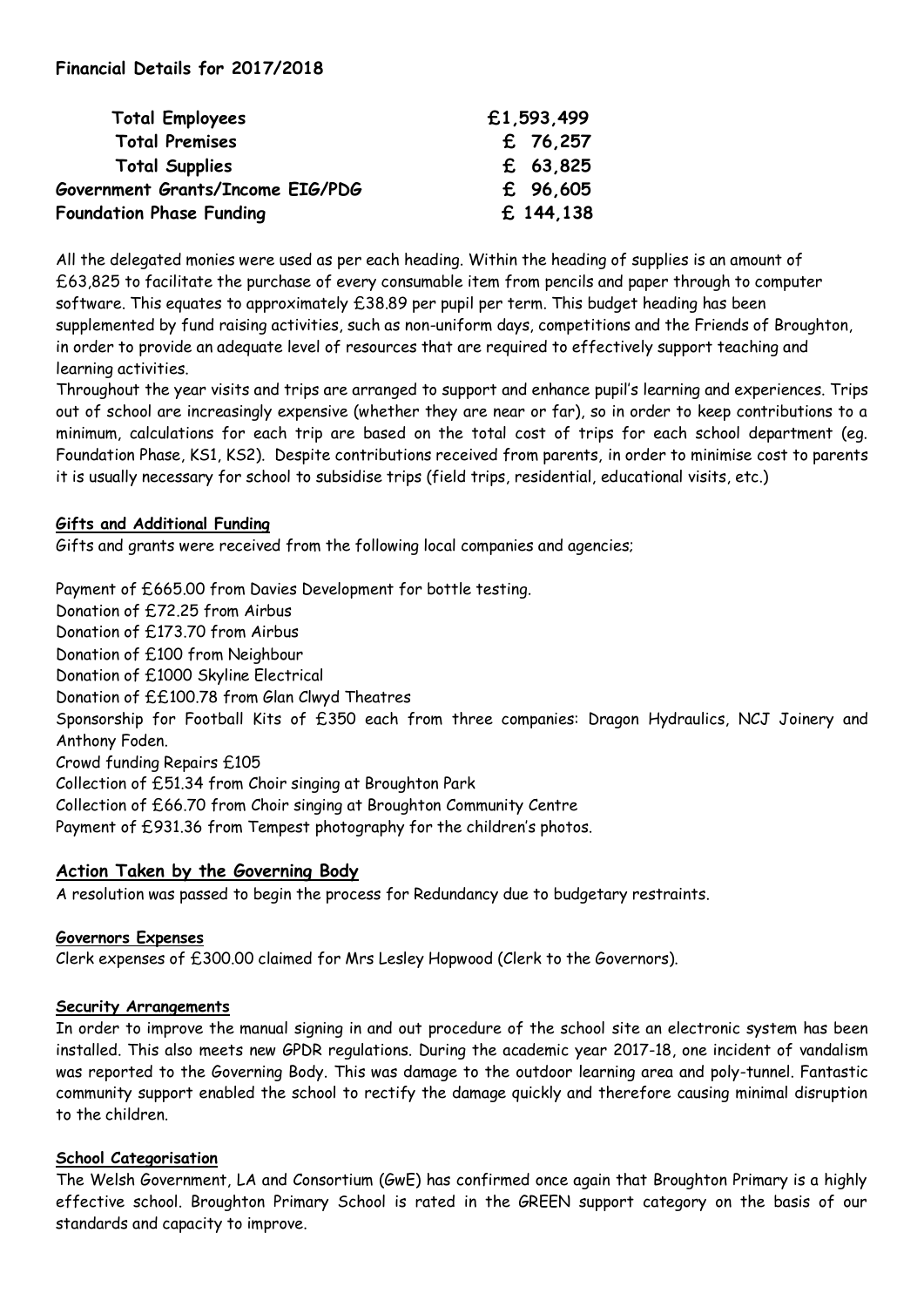Schools in the GREEN category are described as "a highly effective school which are well run, have a strong leadership and is clear about their priorities for improvement". This excellent outcome for our school confirms outstanding performance of Broughton Primary's pupils over a four year period, supported by staff, governors and families.

### **School Policy**

Curriculum documentation is reviewed and presented for approval to the Governors. The School Development Plan incorporates all prioritised areas identified for development and links to National and local educational priorities.

Prioritised areas for focus in 2017-18 were to; continue to raise standards in literacy, with particular focus on the Reading and writing strategies in a consistent whole school approach; raise standards in Mathematics and Numeracy by ensuring a consistent whole school approach to developing a deeper understanding and mastery of mathematical concepts, calculation, application and reasoning; strengthen further the individual needs of all

learners through a "pupil centred planning" approach and so support well-being of all learners; develop concise and consistent tracking and assessment processes; develop progressive steps of learning through curriculum planning linked to the 6 areas of learning: expressive arts, health & Wellbeing, Humanities, Languages, literacy and communication, Maths and Numeracy, Science and technology; develop digital literacy for all learners; continue to develop the role of the Governing Body in monitoring the quality of provision and setting the school's strategic direction; ensure communication and engagement within the school community is effective and finally, continue to develop the raising of standards in Welsh across the school, and the promotion of the Urdd and attend competitions.

The School Prospectus is reviewed on an annual basis with a view to updating information regarding statutory changes that are required by the Welsh Assembly. We endeavour to provide information that accurately reflects Broughton Primary School. An updated 2017-18 prospectus is now available from school. Changes include class reorganisation and changes to personnel. In addition to the prospectus, parents also received information in the form of;

- New nursery handbook for parents;
- Reception parents handbook
- Open Evenings Reading with Reception, Jumping Into the Juniors, and Maths Mastery, See Saw Parent Workshop; Parental Engagement sessions in Reception Classes (parents observe Foundation Phase methods).
- Foundation Phase & Key stage 2 Curriculum Newsletters
- School Gateway Departmental Newsletters, General Information and Reminders.
- Whole school news updates via Twitter @BroughtonCP
- School information via school website : [www.broughton-primary.co.uk](http://www.broughton-primary.co.uk/)

#### **School Strategies**

The Governing Body has reviewed targets that have been set and, in consultation with Challenge Officers nominated by GWE, we have ensured that the targets are challenging and attainable. Monitoring on the procedures to improve quality, and their impact on standards and provision has been judged by GWE to have an "excellent" capacity to further improve standards".

The Governing Body has reviewed the targets during the year and the Finance Committee has reviewed the financial implications of these targets upon the school budget. The aim of the School Development Plan and the Self Evaluation Review is to develop high standards across the school. The Governors and Staff strive to promote a partnership approach to children's learning and endeavour to support parents by promoting workshops sessions, (Chatterbox, new developments and curriculum initiatives), Sharing Assemblies(pupil's sharing their learning) and Induction Meetings.

At Broughton Primary School, "Being the best that we can be" represents our vision. This informs all aspects of school life. The whole school aims to be a community, which develops happy successful children who are highly motivated, work together and find learning exciting and relevant.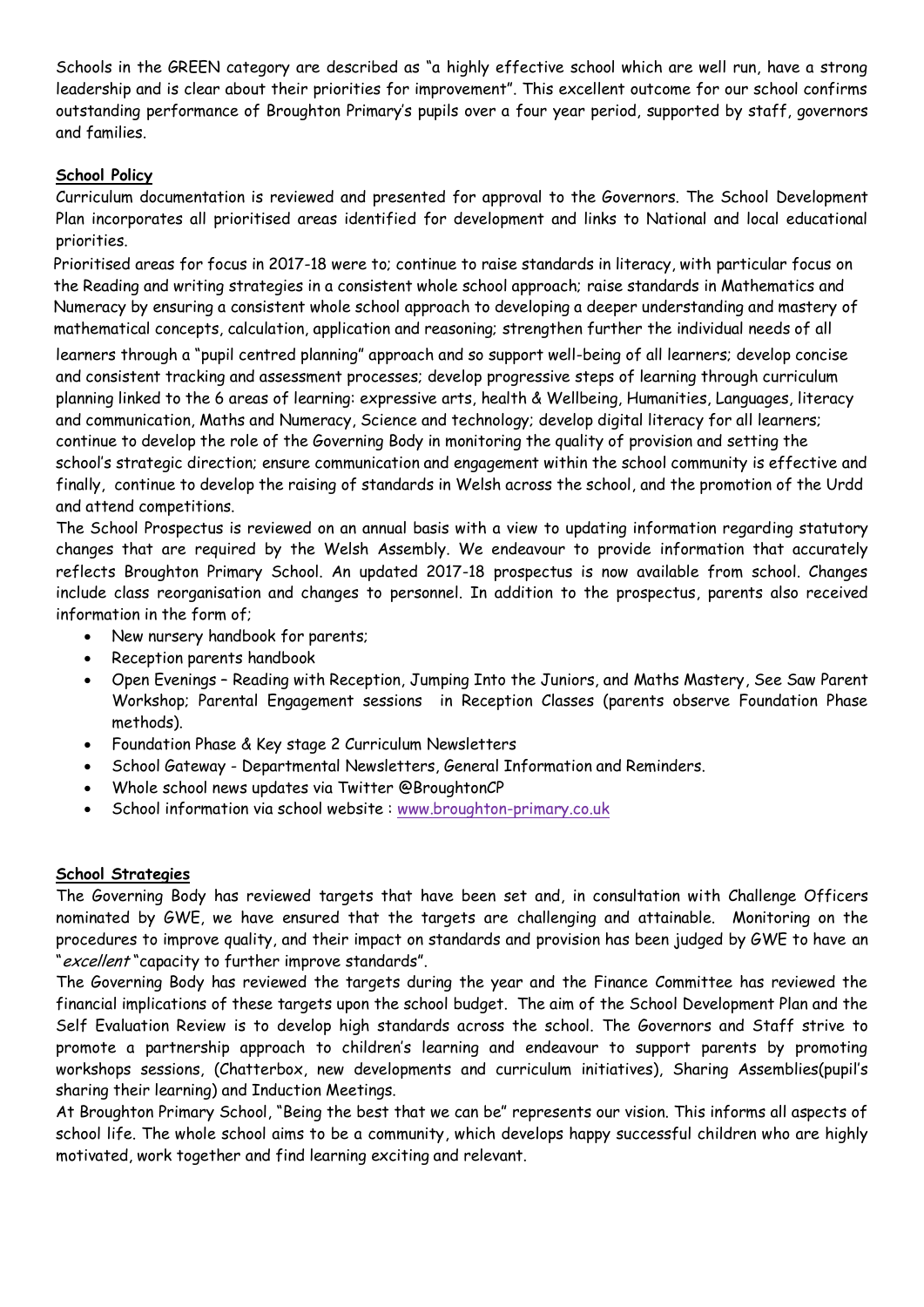#### **Lead Creative School**

In 2017 Broughton Primary secured a grant from Arts Council Wales for a second year. This grant supports the development of a creative approach to teaching and learning endeavouring to deliver familiar skills in a new way. The children set themselves the task of developing their storytelling skills and using their digital skills to enhance the project. The children are developing life- long skills of collaboration, problem solving, critical and logical thinking whilst increasing pupil confidence in using digital media.

#### **School Councils**

The Pupil voice and learner participation is integrated into all aspects and all levels of school life and is important in achieving better learning outcomes for all our children. There are a variety of groups representing all age groups and they include; the Peer Council, Reading Ambassadors and the Healthy School and Eco Committees. This year the pupils have discussed and produced an action plan to develop how their voice impacts on their school experiences at Broughton. At the start of the year the council received training in holding meetings by Mrs Sue Stephens, Chair of Community Council. They have reorganised their councils, liaised with the Curriculum leaders to improve schemes of work, they have monitored the impact though questionnaires, had ownership of their budget to improve resources and led pupil voice assemblies. At class level, pupil voice display boards have been consistently developed and published a newsletter for the local community. This generated additional funds to rectify the damage to the school grounds. They have also met with the safer Routes Community link officer to contribute to the plans to introduce traffic control measures on Broughton Hall Road.

#### **Enrichment - Visits and Visitors to the School**

This year there have been a number of trips and some school based activities led by other agencies. In- house these have included talks from the Nurse; Road Safety talks have been delivered by local services including the Fire Brigade,together with PSHE sessions led by the Police Schools Liaison Officer and the NSPCC. Also visitors include Techniquest, and Maths workshops; Christmas Pantomime – travelling theatre group for Years 1 to 6;The Kings School Sixth form students have also led Maths activities with Year 5 pupils. Science Stem Roadshow held workshops for all pupils. Mark Griffiths, delivered his service to all pupils, "Gold" and in addition a Year 4 workshop ; "Money Matters" workshops led by Barclays Bank; All Pupils in Keystage have six weeks swimming lessons. Out of school trips have included; Library visits, St Mary's Parish Church, a visit to a local Allotment, Nursery children visited the post box; Reception pupils visited Chirk Castle and a Christmas visit to see Mrs Santa in Loggerheads Mold; Year 1 and 2 visited Manchester Airport to support their learning; Year's 5 and 6 visited Techniquest; Year 3 and 4 visited Manchester Science Museum and A visit from Dogs Trust supported links with our local library in Broughton; Links with Welsh Language Development was supported by visits to the Jamboree by Years 1 and 2 and participation in the school and consortium Eisteddfod and Clwb Cino; Year 1 participated in the |Flintshire School's in performance at Theatre Clywd show casing their music and dance talents. Broughton's Musical Serenade – children who are receiving music lessons from Flintshire Music Service showcased their talents for their families; Year 6 Prom at Padeswood Golf Club; Residential trips have continued with Year 4 visiting Pentrellyncymer, Year 5 to Glan LLyn Activity Centre and Year 6 have visited Cardiff and visited the Senedd for debate and other visited other visitor attractions.

#### **Additional Educational Learning Needs**

Broughton Primary is an inclusive school and a strength is personalising learning and ensuring the needs of all pupils are met. The school is designed and equipped to facilitate ease of access for pupils who are eligible for a school placement and have a mobility difficulty.

The school has specific policy documentation, which relates to pupils who have additional educational needs. The policy is in line with the Special Needs Code of Practice for Wales. The full documentation is available to view in school.

Through specific intervention programmes pupils have been targeted for inclusion through intense Literacy, Numeracy and Nurture programmes that have supported raising achievement. All pupils have one page profiles which supports person centred planning which is a consistent whole school approach to well being. Contributions from pupils, parents, teaching staff and external agencies support these.

The ALNCo monitors pupil progress throughout the year using a range of assessments and attends reviews of all pupils with Parents and External Agencies. The ALNCo communicates appropriately when pupils move to and from other schools and during the Summer Term meets with Secondary School staff to ensure continuity with provision that has been identified for individual children. The School has effective relationships with parents/ carers and external Agencies in order to be inclusive and meet the needs of all our pupils.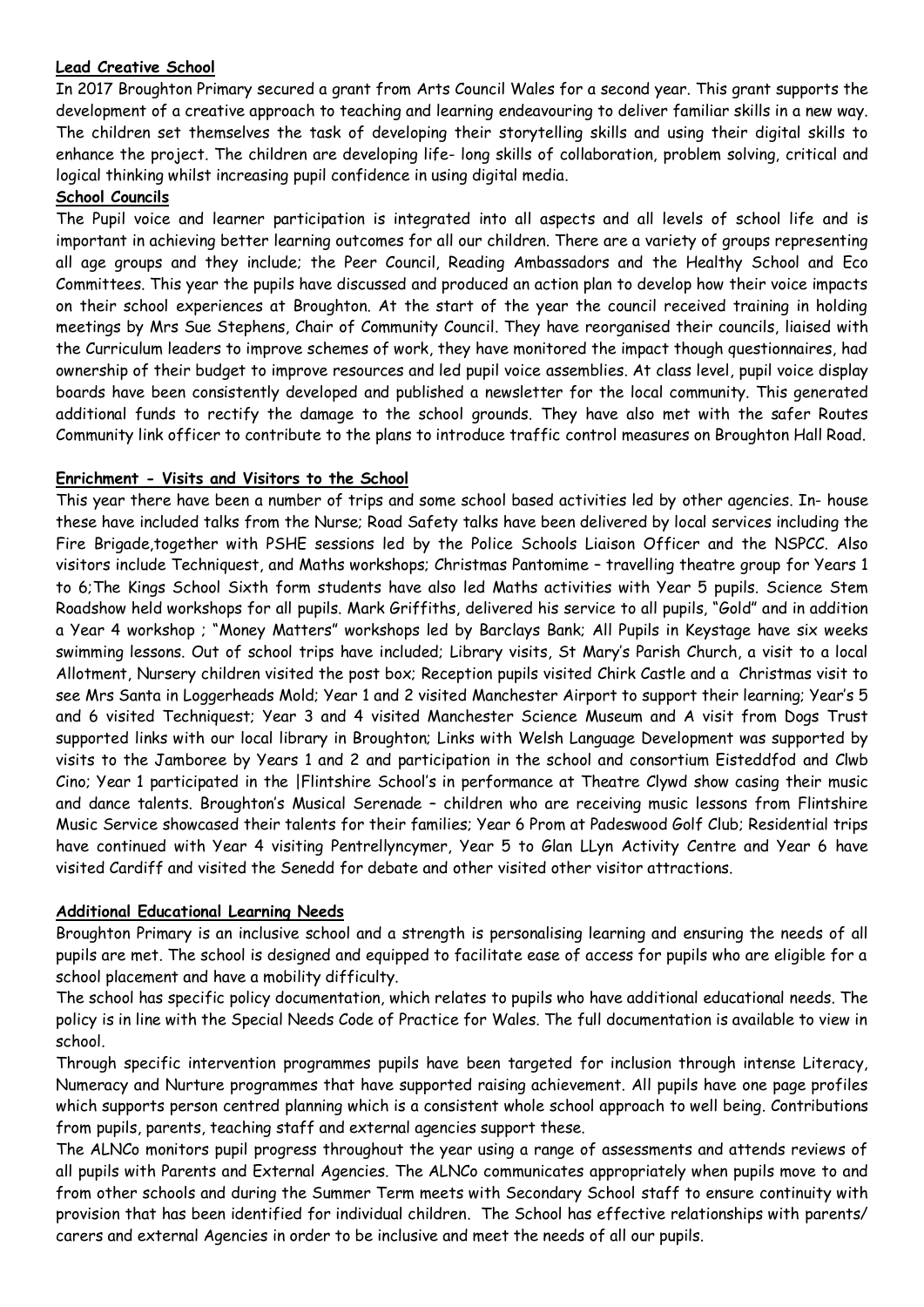#### **More Able and Talented**

In Wales, the term, "able and talented" children is used to describe pupils who require enriched and extended opportunities across the curriculum to develop their abilities in one or more areas. Ability and talent can manifest itself in many ways, e.g. academic, practical, creative, and physical and socially. All children have the right to an education appropriate to their abilities and needs. Supporting the needs of able and talented children is a key factor in raising attainment and realising potential of all children by sharing high but realistic expectations of further success. Broughton Primary provides a range of educational opportunities for all children, carefully planned and executed to ensure high standards and promote challenging expectations.

#### **Equality and Diversity**

Broughton Primary is strongly committed to the principle and practices of equality and diversity. We will not tolerate bullying, physical aggression, racism or any other form of discrimination.

The Disability and Inclusion Policy and Disability Equality Scheme are in place to ensure the building and curriculum will be accessible to all pupils, parents and carers. This is in line with the Disability Discrimination Act. The designated governor for 2017/18 was Mrs. Pam Millington.

#### **Toilets**

There are sufficient toilet facilities available to all classes. The standard of their cleaning is very good and they are cleaned daily. A toilet survey was carried out in this academic year and the report states that conditions of toilets are adequate.

#### **Sport**

During the school year Football, Dodgeball, Tennis, Fencing, Gymnastics, Swimming, Netball and Athletics have been developed through after school clubs. Broughton Primary entered an increasing number of local tournaments in all sporting areas. School teams took part in Rounder's, Athletics, Urdd Swimming Gala, Netball, and Dodgeball, Key Stage 2 girl's football team have had a particularly successful season and entered the Kate Fox Parry Tournament and brought back the trophy to Broughton. The Airbus Community Cross County Cup was entered by a mixed football team. The boy's football team entered the Consortium tournament and reached the semi-finals and played in the Tom Roberts Cup. Entries have also taken part in the Urdd organised events of swimming and gymnastics. Foundation Phase and Key stage 2 pupils have had opportunity to develop skills in fencing. School has continued swimming tuition to include all pupils in Keystage 2 on a rota basis at Buckley Leisure Centre. Pupils contribute to the cost of transport and School pays for the tuition and an additional instructor to facilitate smaller group instruction. Year 6 pupils took part in the "Bikeability Scheme" which enabled pupils to improve their cycling and road safety skills. This activity concluded in a mini competition with other schools in the area.

#### **The Use of Welsh Language**

Flintshire provides a scheme of work to ensure continuity and provision through the key-stages.

Staff use incidental Welsh regularly and plan follow up work on a weekly basis. All staff are encouraged to develop their knowledge and fluency in Welsh. The School has a strong relationship and commitment to improve and regularly utilises the LA's Athrowen Bro. The Staff and pupils have enrolled in the Criw Cymraeg initiative to support and promote the Welsh language around the School Community.

#### **Destination of Year 6 School Leavers**

St David's High School, Saltney- 32 pupils; Buckley Elfed- 3 pupils; Mold Alun - 1 pupil; Hawarden High- 2 pupils ; Castell Alun, Hope- 1 pupil; St Richard Gwyn, Flint- 1 pupil; Out of County- 33 pupils.

We continue to strengthen our links with St David's High School, Saltney and the Consortium of local schools and their head teachers who meet termly to discuss strategic planning and consistency of approach to learning. The Consortium have received a  $£10,000$  grant to support this collaborative working.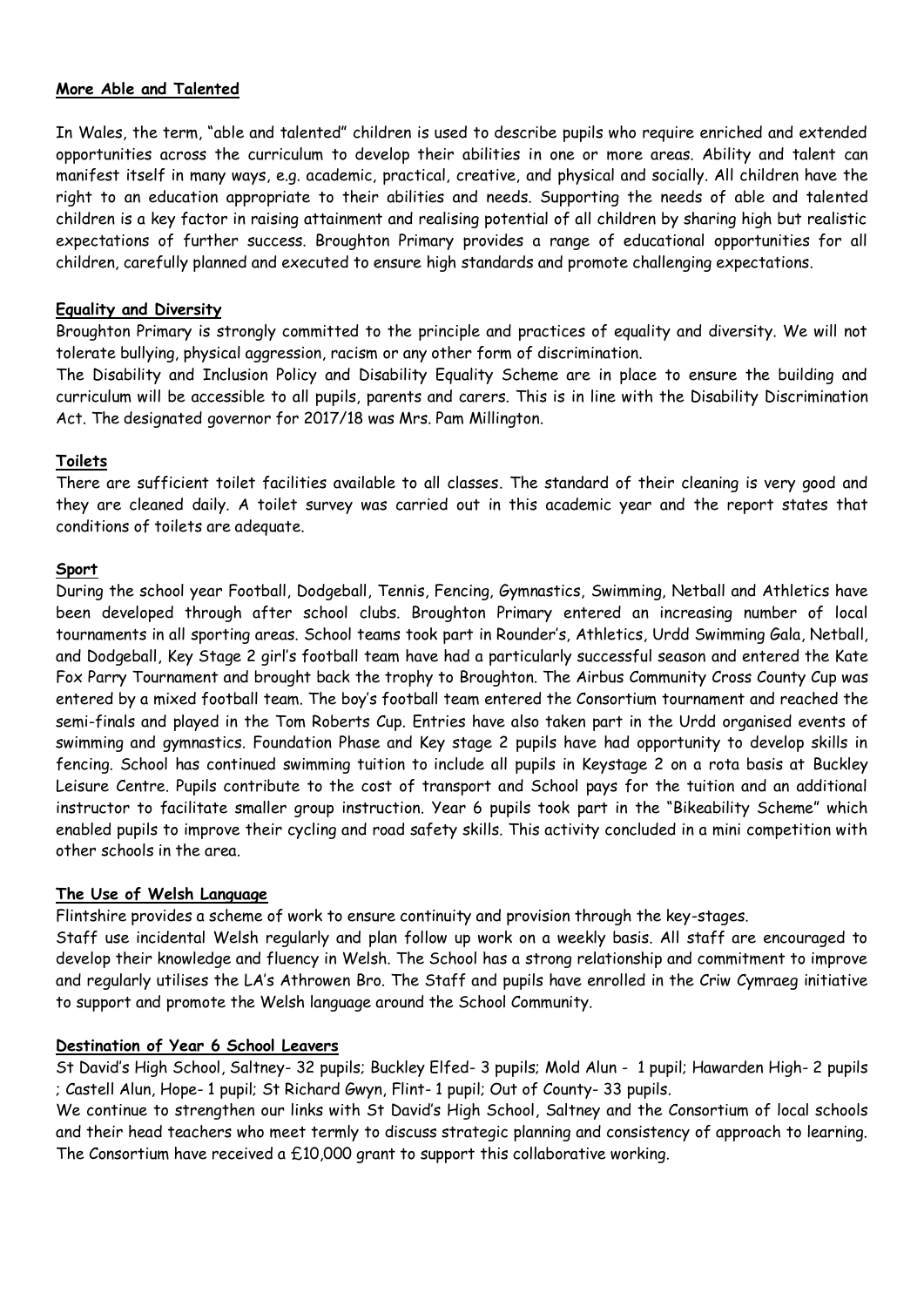#### **Community Links**

The school is very active in promoting links with colleagues in education. We are a Partnership School for Bangor, Liverpool and Chester student teachers. The school is therefore responsible for the student's development while they are on teaching practice. This year the School has become a "Lead School" for the joint Caban proposal for the reorganisation of Initial Teacher Training in North Wales 2021. We also have students from Coleg Cambria, work placements from St David's High School, Hawarden High and the Richard Gwyn High School during term time. Parent engagement has included, Incredible Years (4 week workshop), and Chatterbox (8 week workshop) which have been run in school to support parents develop learning through play with their children.

Our immediate links within the Broughton Community are becoming established. In connection with the Broughton and Bretton Twinning Association, families supported their return exchange visit, from Auzeville-Tolosane. More localised activities include; visits to the Local Allotment Association, the Parish Church, and Airbus with the Choir; links to Playgroups, Broughton Library and Broughton Shopping Park. Also Tesco and the Co-Op have generously supported the fundraising organised by Friends of Broughton (FoBs).. The School has established links with volunteers from Airbus, who have continued to support pupils reading in Foundation Phase and Keystage 2, and Airbus have also provided football coaching for girls football as an after school activity. Volunteers from Lloyds bank have also supported the development to improving the learning environment and community areas through their "day to make a difference" scheme.

#### **Fundraising**

The children have identified and been involved in fundraising activities and donations have been made to the following charities during the year. A total of £1077.28 was collected and shared as follows;

Non Uniform Day; Children in Need- £469.36, Sports Relief - £135.80,

Christmas Jumper Day (Save the Children) - £138.62; Poppy Appeal – £183.50

Christmas Concerts; - St Mary's Parish Church - £150.00.

#### **Friends of Broughton**

The Friends of Broughton are going from strength to strength and through their tireless fundraising and various events throughout the year are making a much valued impact on the facilities and provisions of equipment and activities, which otherwise would be out of reach of the school.

#### Last year Income and Purchases

### Funds raised between September 2017- July 2018 - £6632.00

Items purchased- September 2017- July 2018 – 10 notebooks/laptops to be used in both Key Stages; waterproofs for Foundation Phase department, balance bikes for Nursery, and ongoing organisation of the highly successful Year 6 Prom at Padeswood Golf Club.

Many thanks to all those involved in organising events and to parents and families for their continued support.

### **School Target Information Key Stage 2 (Provided by GWE)**

| Subject                        | 2016/2017 |     |       | 2017/2018 | 2018/2019 |       |  |
|--------------------------------|-----------|-----|-------|-----------|-----------|-------|--|
|                                | $L4+$     | L5+ | $L4+$ | $L5+$     | $L4+$     | $L5+$ |  |
| English                        | 100       | 62  | 100   | 71        | 100       | 77    |  |
| Mathematics                    | 100       | 43  | 100   | 69        | 100       | 81    |  |
| Science                        | 100       | 64  | 100   | 69        | 100       | 81    |  |
| Core Subject Indicator         | 100       |     | 100   |           | 97.3      |       |  |
| Core Subject Indicator (Boys)  | 100       |     | 100   |           | 95.1      |       |  |
| Core Subject Indicator (Girls) | 100       |     | 100   |           | 100       |       |  |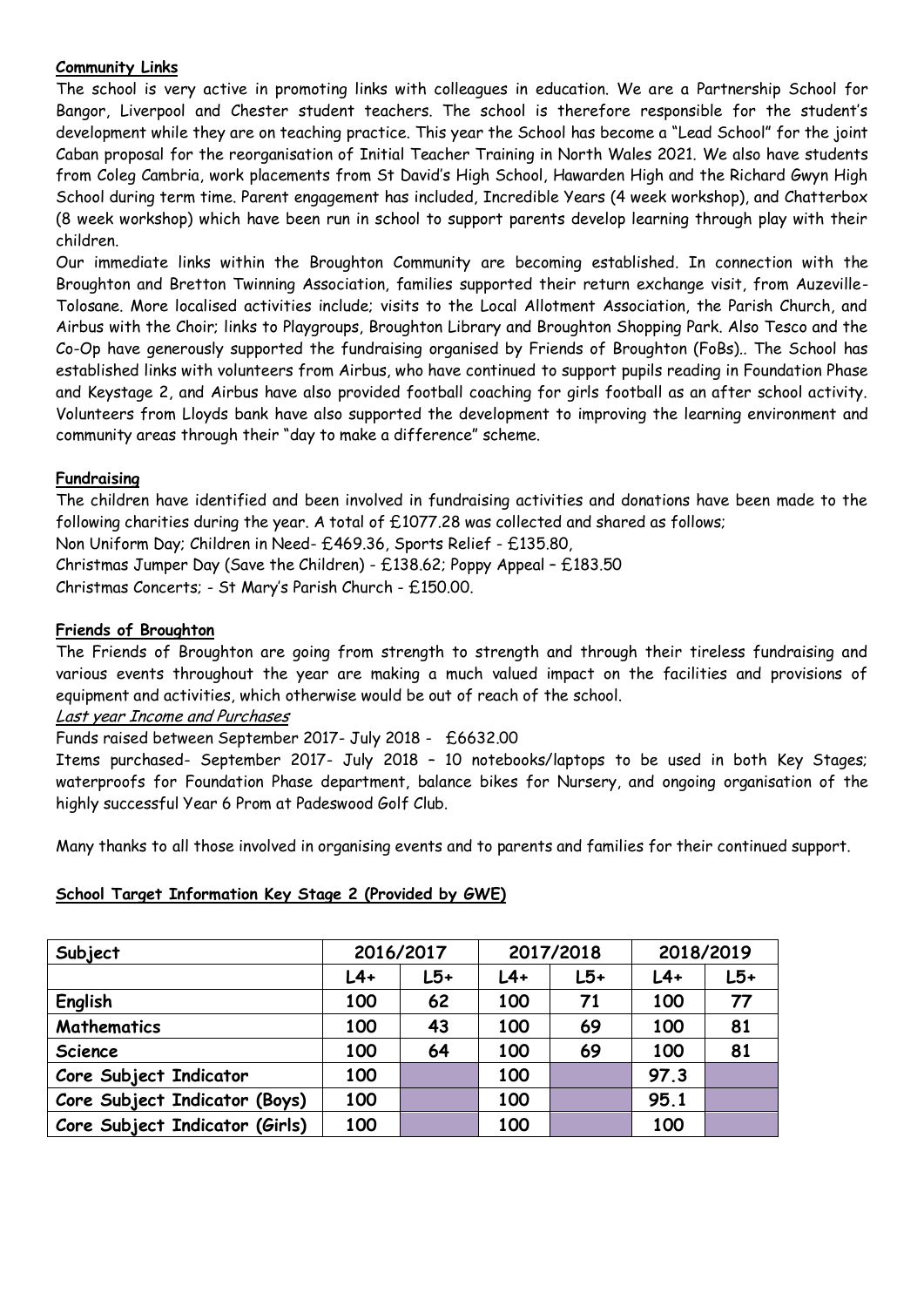### **Attendance**

### ATTENDANCE DATA

| Target                      | Target  | Target  | Target  |
|-----------------------------|---------|---------|---------|
|                             | 2017-18 | 2018-19 | 2019-20 |
| % of total pupil attendance | 97%     | 97%     | 97%     |

|           | Attendance 2016/17 |        |        |
|-----------|--------------------|--------|--------|
| Year      | Autumn             | Spring | Summer |
|           | $\%$               | $\%$   | $\%$   |
| 6         | 93                 | 96     | 94     |
| 5         | 91                 | 95     | 94     |
| 4         | 93                 | 94     | 93     |
| 3         | 93                 | 96     | 94     |
| 2         | 92                 | 94     | 94     |
|           | 91                 | 94     | 93     |
| Reception | 92                 | 94     | 94     |

| Unauthorised absences 2016/17 |      |      |     |      |      |      |     |  |
|-------------------------------|------|------|-----|------|------|------|-----|--|
|                               | Rec  |      | 2   | 3    | 4    | 5    | 6   |  |
|                               |      |      |     |      |      |      |     |  |
| Autumn                        | 0.0  | 0.0  | 0.0 | 0.0  | 0.00 | 0.0  | 0.0 |  |
|                               |      |      |     |      |      |      |     |  |
| Spring                        | 0.0  | 0.0  | 0.0 | 0.0  | 0.0  | 0.00 | 0.0 |  |
|                               |      |      |     |      |      |      |     |  |
| Summer                        | 0.27 | 0.00 | 0.0 | 0.00 | 0.0  | 0.6  | 0.0 |  |

Measures to reduce the number of unauthorised absences:

- Encourage parents to contact school should the pupil be unable to attend.
- Encourage parents, on a regular basis to inform school of any changes to the home telephone number or contact address.
- To continue to personally contact parents / carers should pupils not arrive in school and no message has been received regarding pupil absence by 09:30
- Introduction of coloured letters indicating attendance percentages for each term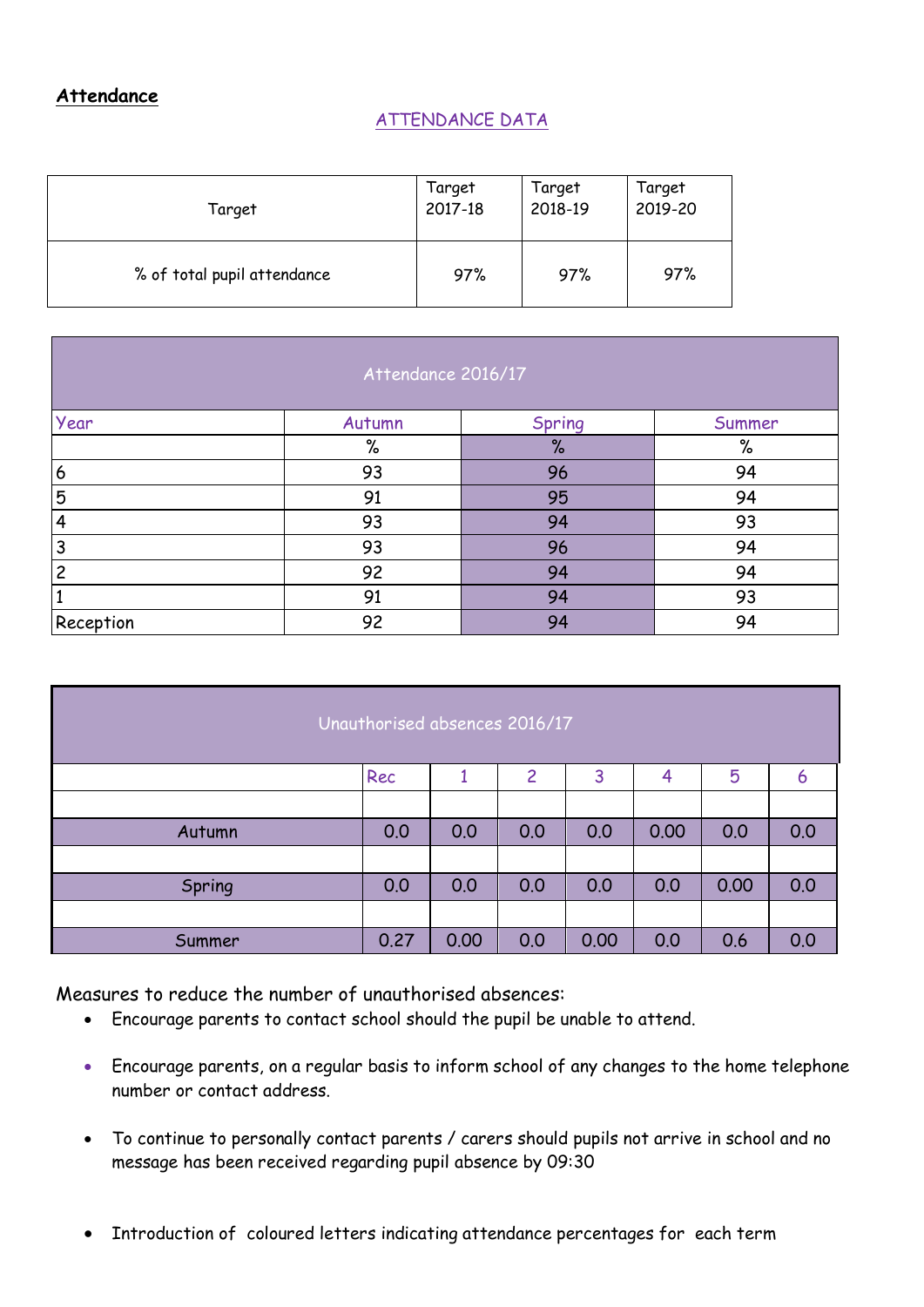#### **SCHOOL & NATIONAL TARGETS**

## **Foundation Phase 2018**

The following table shows the percentage of pupils attaining each Outcome.

|                                              |                 | $\overline{z}$           | $\mathsf{s}$ | G                        | $\overline{\mathsf{N}}$ | D   | W        |          | $\overline{2}$ | 3        | 4              | 5    | $6+$ | $5+$ |
|----------------------------------------------|-----------------|--------------------------|--------------|--------------------------|-------------------------|-----|----------|----------|----------------|----------|----------------|------|------|------|
| Language, Literacy,                          | School          | $\overline{\phantom{0}}$ |              | $\overline{\phantom{a}}$ | O                       | 0   | 0        | $\Omega$ | O              | $\Omega$ | $\overline{c}$ | 46   | 52   | 100  |
| and Communication<br>Skills in English (LCE) | <b>National</b> | -                        |              | ۰                        | 0.1                     | 0.4 | 0.4      | 0.2      | 0.5            | 1.6      | 8.6            | 50.0 | 38.1 | 88.1 |
| Language, Literacy,                          | School          | ٠                        |              | $\overline{\phantom{a}}$ | 0                       | 0   | 0        | $\Omega$ | $\Omega$       | $\Omega$ | 0              | 0    | 0    | 0    |
| and Communication<br>Skills in Welsh (LCW)   | <b>National</b> |                          |              |                          | -                       | 0.2 | 0.1      | 0.1      | 0.2            | 0.9      | 7.7            | 52.8 | 38.1 | 90.9 |
| Mathematical                                 | School          | ٠                        |              | $\overline{\phantom{a}}$ | O                       | 0   | $\Omega$ | 0        | 0              | $\Omega$ | $\overline{c}$ | 44   | 54   | 198  |
| Development (MDT)                            | <b>National</b> | ٠                        |              | ٠                        | 0.1                     | 0.4 | 0.3      | 0.2      | 0.3            | 1.3      | 7.2            | 51.5 | 38.7 | 90.3 |
| Personal and Social<br>Development, Well-    | School          | $\Omega$                 | $\Omega$     | $\Omega$                 | 0                       | 0   | 0        | 0        | $\Omega$       | $\Omega$ | 0              | 8    | 92   | 100  |
| being and Cultural<br>Diversity (PSD)        | <b>National</b> |                          |              | ٠                        | 0.1                     | 0.4 | 0.3      | 0.2      | 0.4            | 0.9      | 3.1            | 33.3 | 61.3 | 94.7 |
| <b>Foundation Phase Indicator =</b>          |                 |                          | 98           |                          |                         |     |          |          |                |          |                |      |      |      |

63 pupils in total  $1$  pupil =  $1.58$  %

### **Key Stage Two 2018**

Summary of National Curriculum Assessment results of pupils in the school (2018) and nationally (2017) at the end of Key Stage 2 as a percentage of those eligible for assessment.

|             |          | N   | D   | <b>NCO</b><br>1, 2, 8<br>З | 1        | $\overline{2}$ | 3   | 4    | 5    | $6+$ | $4+$ |
|-------------|----------|-----|-----|----------------------------|----------|----------------|-----|------|------|------|------|
| English     | School   |     | 0   | 0                          | $\Omega$ | 0              |     | 21   | 53   | 23   | 97   |
|             | National | 0.1 | 0.4 | -                          | 0.4      | 1.4            | 6.2 | 46.4 | 43.0 | 1,7  | 91.1 |
| Mathematics | School   |     | 0   | 0                          | 0        | 0              |     | 16   | 56   | 25   | 97   |
|             | National | 0.1 | 0.4 | -                          | 0.4      | 1,2            | 6.0 | 44.6 | 45.3 | 1.8  | 91.6 |
|             | School   |     | 0   | 0                          | 0        | 0              |     | 16   | 81   | 0    | 97   |
| Science     | National | 0.1 | 0.4 | -                          | 0.3      | 1,1            | 5.5 | 45.8 | 46.2 | 0.2  | 92.2 |

| Core Subject<br>Indicator | School     | 97   |
|---------------------------|------------|------|
|                           | National / | 89.5 |

Core Subject Indicator = 97% (Level 4 in all 3 subjects) 1 pupil = 1.36% 73 pupils in total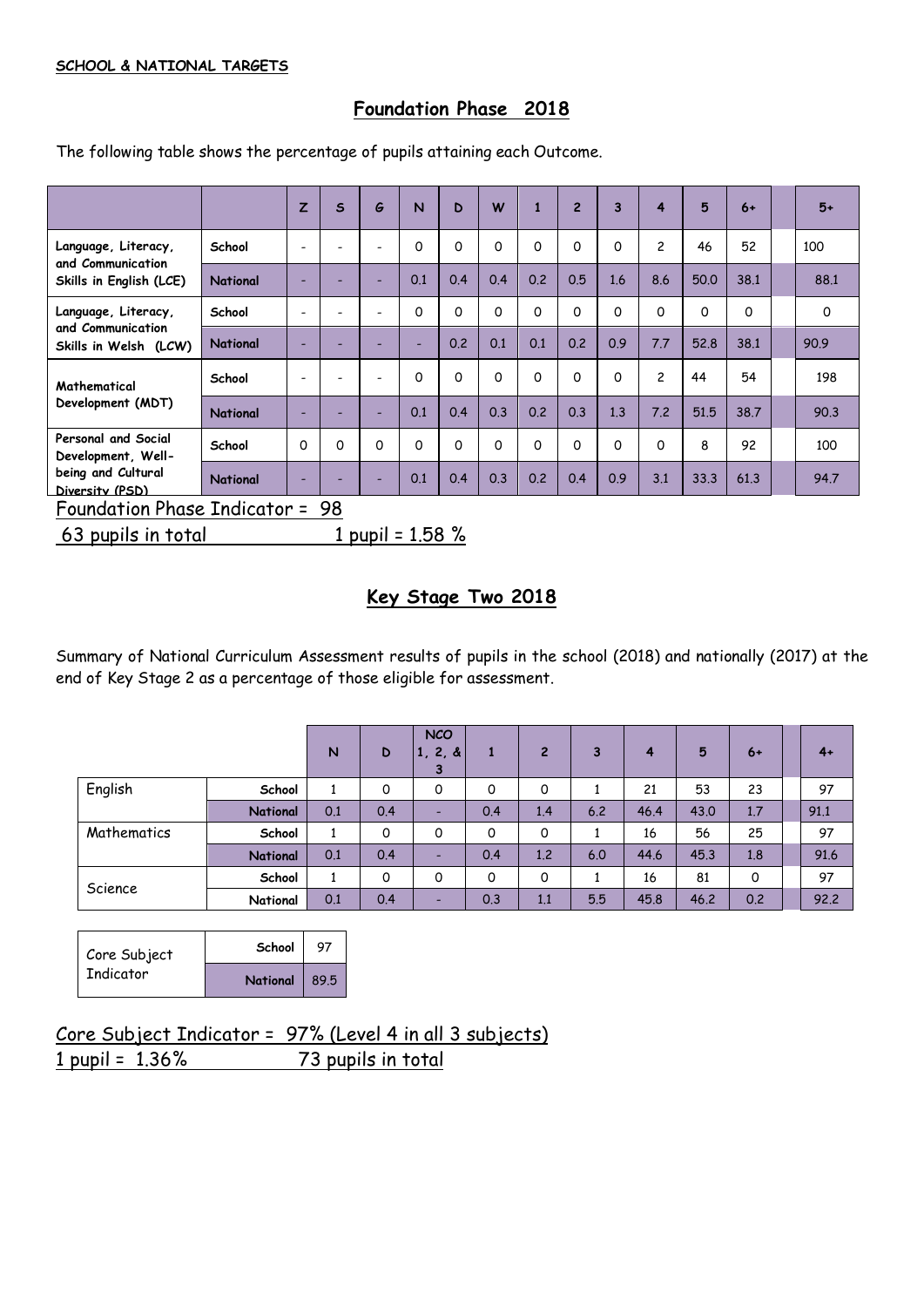## **LOOKING FORWARD**

### **Achievements 2017-18**

- Maintain consistency, challenge and the highest standards in all areas of learning.
- Further develop curriculum and assessment arrangements with reference to the "Successful Futures" report, Professor Donaldson, Welsh Government.
- Further develop Digital literacy, competence and e-safety for all learners.
- Clear signage for all aspects of the school site to support safeguarding for all.
- Further development of a new interactive School website
- Further develop parental engagement with learning; for example through introduction of the App "See-Saw".

### **Future Targets 2018-19**

- Further develop curriculum and assessment arrangements with reference to the "Curriculum for Wales."
- Maintain consistency, challenge and the highest standards in all areas of learning.
- Continue to raise standards in Welsh Second Language supported by our Criw Cymraeg.
- Continue the development of Digital literacy, competence and e-safety for all learners with links to the New Curriculum for Wales.
- Improve outdoor learning for Foundation Phase with a focus on year 1 and 2.
- Improve toilet facilities.